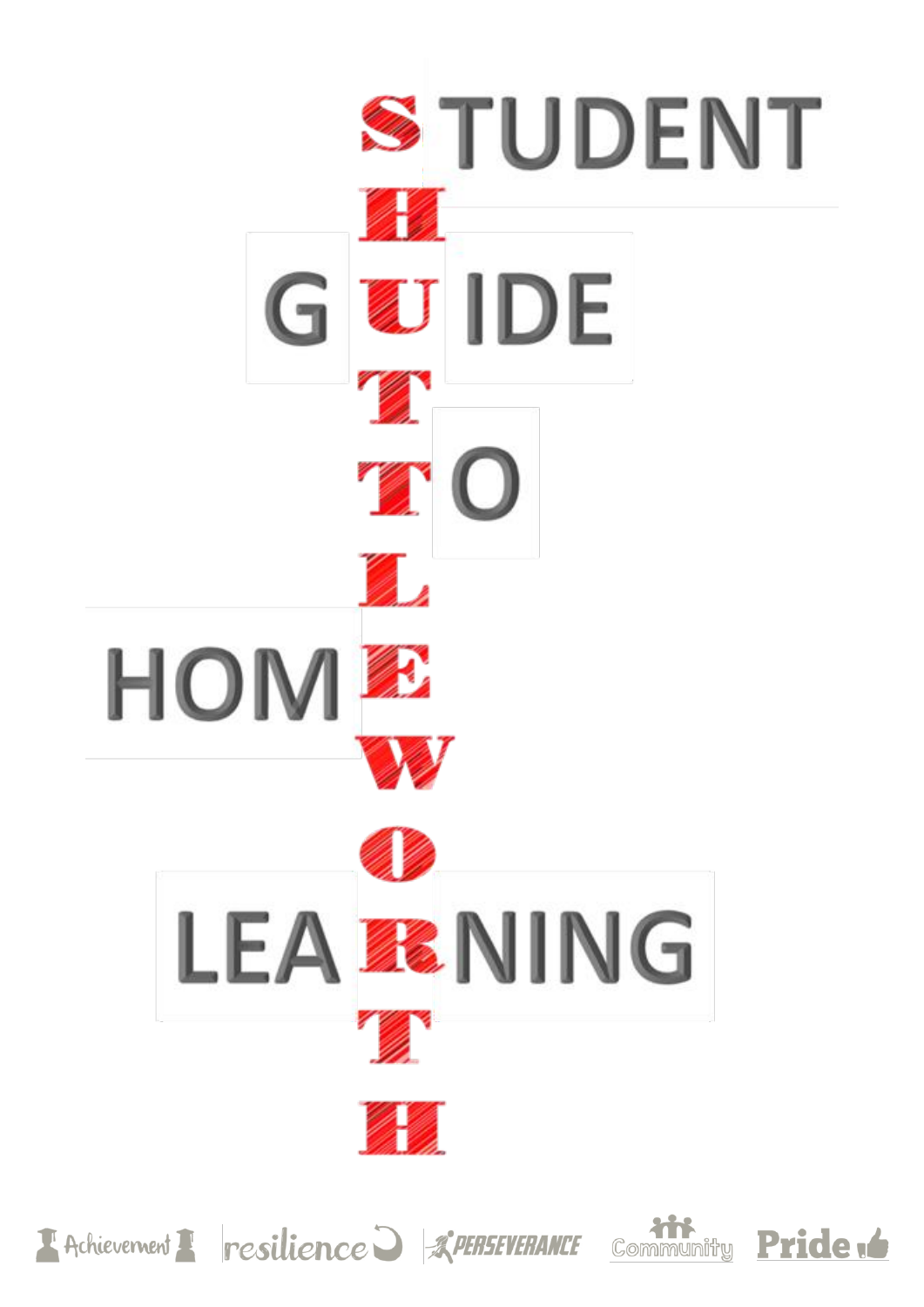

## **Stay safe.**

If possible—stay at home! By staying at home we can stop the spread of the disease. This helps protect the more vulnerable people, such as older people, or those who have other serious health problems. This is important because our hospitals and medical staff wouldn't be able to cope if too many people got seriously ill at the same time. These restrictions may seem hard—but it will keep more people from getting the virus, and getting very sick. So, we are helping ourselves and so many others too. For more advice, please see the link below.

<https://www.childrenscommissioner.gov.uk/publication/childrens-guide-to-coronavirus/>



## **Home Learning**

Whilst we are being advised to stay at home and not come to school, it is important that you keep your brains active and try to stick to regular routines and study habits. BE REALISTIC! 3 hours a day of schoolwork is all we are expecting you to try and do. Your teachers are setting you a range of interesting activities in order to recap previous learning and consolidate your understanding on SMHW.

<https://www.satchelone.com/login?subdomain=shuttleworth>

To make home learning as effective as possible, try:

1. Getting Organised – Before starting your study session, make sure you've got all the books login details and stationery you might need before you get going. Start calm, study calm!

2. Getting in the zone – This is a key aspect of home learning. Find a quiet, dedicated room or space to do your studies and remove or switch off anything which may cause a distraction. That means no sneaky Facebook checking on your mobile and the TV off!

3. Getting into a routine—try to do your schoolwork at the same time each day.



## **Upload any work you do through Show My Homework.**

You teachers are checking Show My Homework every day, answering questions and giving you feedback where they can. Your work can be typed or if you have handwritten it then you can take a photo and upload it.

If you cannot access the internet, please don't worry! Keep the work you have been doing safe and your teachers will be happy to look at it when we return to school.



## **Timetable**

You have a home learning timetable to follow—copies of these can be found on our school website [\(www.shuttleworthcollege.org/information/covid19/](https://www.shuttleworthcollege.org/information/covid19/) Years 7-10 Home Learning Timetable) These have been created to ensure that you are studying all your subjects and hopefully school work does not become confusing or overwhelming. Your teachers are aiming to set you an hours worth of work for their slot on your timetable.



## **Try your best**

The most important thing to remember when completing work at home is that you try your best. The work is there to give you some structure and to help us all keep in touch. **Be kind to yourself, just do what you can and whatever that is, it is OK.** 



## **Links for learning**

Our school website has a range of web links and ideas to support and enhance your learning. They can be found a[t www.shuttleworthcollege.org/information/covid19/](https://www.shuttleworthcollege.org/information/covid19/)